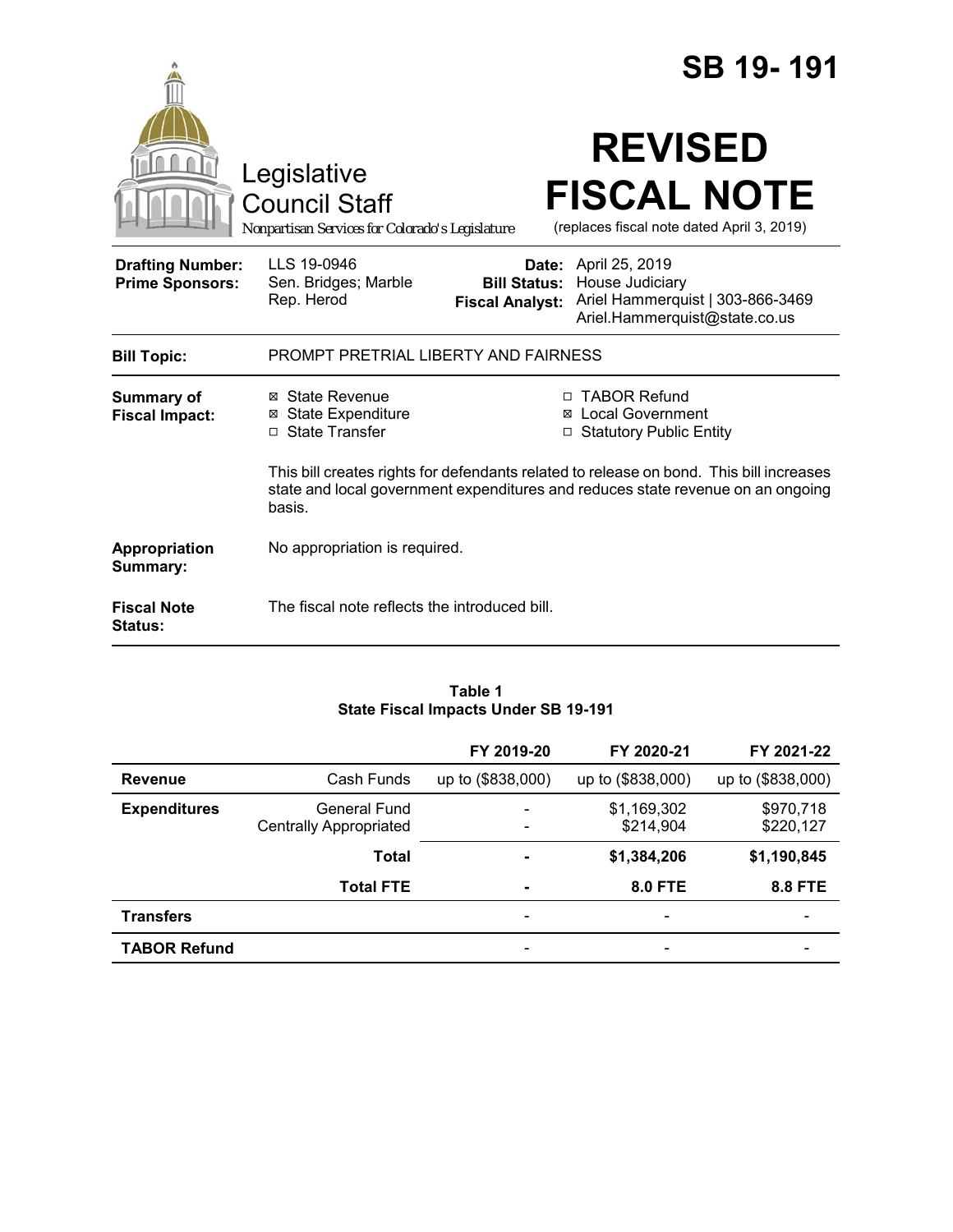# **Summary of Legislation**

This bill creates rights for defendants related to release on bond. This requires that:

- a court hold a bond setting hearing for a defendant within 48 hours after an arrested defendant arrives at a jail or holding facility;
- after setting bond for a defendant who is in jail custody, the court must promptly provide the jail with the bond information;
- unless extraordinary circumstances exist, a defendant must be allowed to post bond within 2 hours after the sheriff receives bond information from the court;
- unless extraordinary circumstances exist, a defendant must be released from jail as soon as practicable, but no later than four hours after the defendants bond is posted;
- If a defendant is ordered released upon condition of being subject to electronic monitoring, the defendant may be held as long as practicable, but no longer than 24 hours after a defendant is physically present in jail and the bond is posted;
- unless extraordinary circumstances exist, if a defendant has been granted bond and can meet the terms of the bond, the court shall release the defendant even if they are unable to pay the bond fee or cost; and
- the defendant not be charged more than a \$10 bond processing fee and no additional transaction fees except for standard credit card fees;

The bill specifies that the defendant must voluntarily agree in writing to the use of the deposit to pay court costs, fees, fines, and restitution, or surcharges. A defendant is not required to agree to apply the deposit toward any amount owed as a condition of release. In addition, a third party that pays a bond for a defendant shall not have the deposit applied to court fees, fines, restitution, or surcharges owed by the defendant at the time of discharge.

Finally, this bill directs the chief judge of each judicial district to develop, in conjunction with representatives from the sheriffs' offices, public defenders' offices, district attorneys' offices, and other necessary agencies, plans for complying with the time frames for court appearances and providing bond information to jails. The chief judge must take into consideration the costs for rural counties and district attorney's offices, and the costs and savings for individual counties including jail bed costs. In addition, the potential for utilizing new or existing audiovisual conference technology must be evaluated. The State Court Administrator's Office will report to the House and Senate Judiciary Committees by November 1, 2019, on the plans for all 22 judicial districts including an estimate of resources necessary for implementation.

# **Background and Assumptions**

Currently, Denver is the only court that meets seven days a week. In addition, three other judicial districts meet for one day on the weekend. The fiscal note assumes that in order to meet the 48-hour bond setting hearing deadline after the defendant's arrest, that all judicial districts will need to operate at least one day on the weekend and be open on holidays.

# **State Revenue**

Beginning in FY 2019-20, state cash fund revenue is expected to decrease by up to \$838,000 per year. The average bond revenue collected in FY 2016-17 and FY 2017-18 was \$1,198,266 per year. Requiring a defendant to agree in writing to have the funds applied to outstanding balances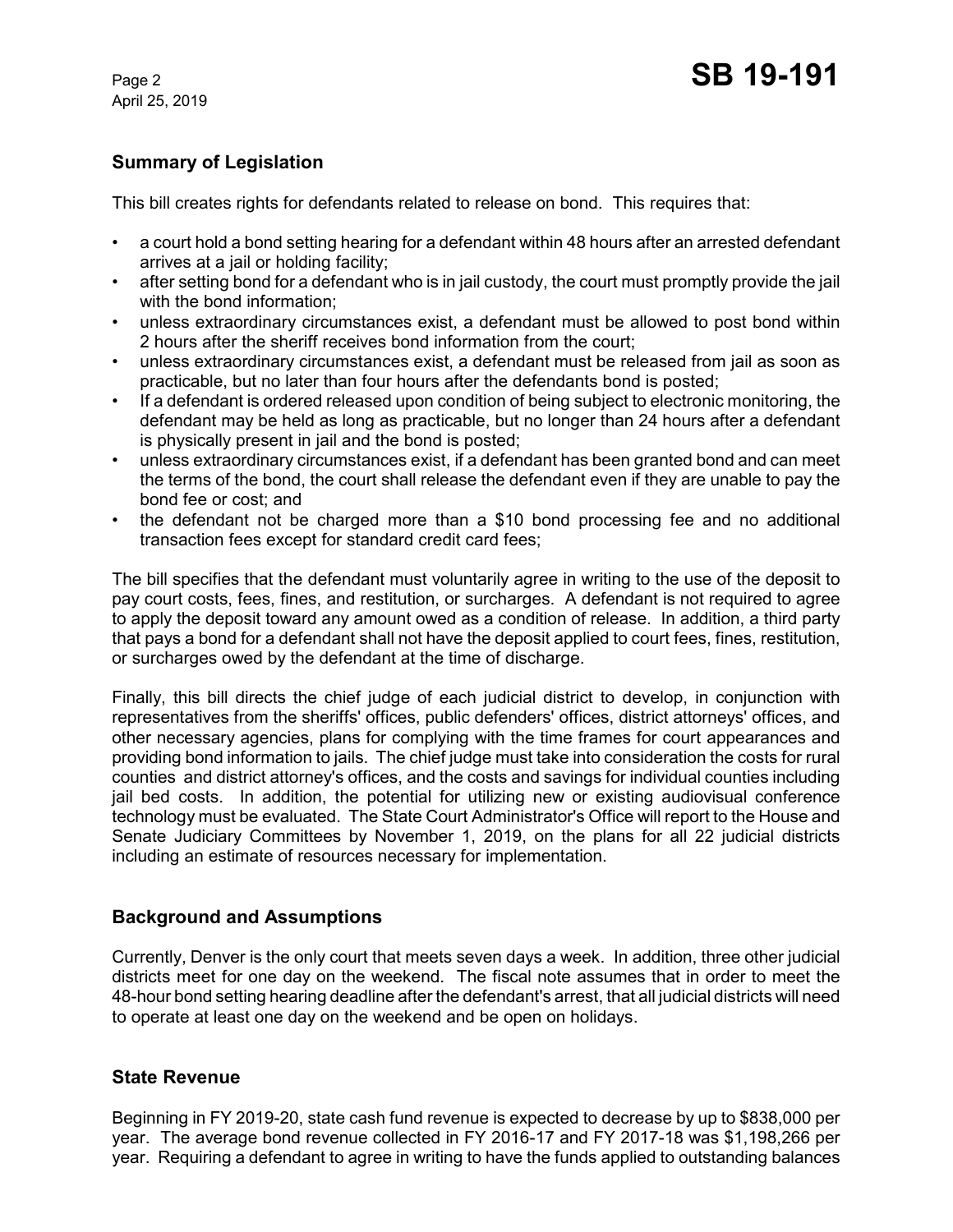along with the prohibition of a third party's bond application to court fees, fines, restitution, or surcharges is expected to decrease bond revenue by up to 70 percent. Criminal fine and court fee revenue is subject to TABOR; however, under the March 2019 Legislative Council Staff forecast, a TABOR surplus is not expected in FY 2019-20 or FY 2020-21.

## **State Expenditures**

Beginning in FY 2019-20, this bill increases state expenditures and workload in the Judicial Department. These impacts are shown in Table 2 and discussed below.

|                                                       | FY 2019-20 | FY 2020-21     | FY 2021-22  |
|-------------------------------------------------------|------------|----------------|-------------|
| <b>Judicial Department</b>                            |            |                |             |
| <b>Personal Services</b>                              |            | \$860,482      | \$938,708   |
| <b>Operating Expenses and Capital Outlay</b><br>Costs |            | \$308,820      | \$32,010    |
| Centrally Appropriated Costs*                         |            | \$214,904      | \$220,127   |
| <b>Total Cost</b>                                     |            | \$1,384,206    | \$1,190,845 |
| Total FTE                                             |            | <b>8.0 FTE</b> | 8.8 FTE     |

#### **Table 2 Expenditures Under SB 19-191**

 *\* Centrally appropriated costs are not included in the bill's appropriation.*

**Judicial Department.** The 48-hour deadline for bond setting will increase costs and workload for trial courts. It is estimated that all 22 judicial districts will need resources for one additional day per week of work, including judicial officers and staff time to accommodate the deadline. This results in the Judicial Department requiring an additional 4.4 FTE for judicial officers and 4.4 FTE for support staff, which will increase costs by \$1,384,206 in FY 2020-21 and \$1,190,845 in FY 2021-22 and future years. Costs and FTE in FY 2020-21 are prorated for the General Fund pay date shift. Standard judge operating and capital outlay costs for judges are included for the 4.4 FTE magistrates and includes law library materials, travel expenses, judge robe expenditures, and computer hardware and software. Costs in the first year are also included for courtroom furnishings for the magistrate chambers, law library, jury room, and conference room. These costs are based on the Judicial Department common policy costs. Standard operating and capital outlay costs for state employees are included for each support staff FTE. Costs associated with plan development for compliance with this bill are absorbable within existing resources. Any costs to implement the plan will be addressed through the annual budget process.

*Indigent representation.* Costs and workload will also increase in the Office of the State Public Defender to staff these dockets on weekends and holidays in all judicial districts. It is assumed that these impacts will be addressed through the annual budget process.

**Centrally appropriated costs.** Pursuant to a Joint Budget Committee policy, certain costs associated with this bill are addressed through the annual budget process and centrally appropriated in the Long Bill or supplemental appropriations bills, rather than in this bill. These costs, which include employee insurance and supplemental employee retirement payments, are estimated to be \$214,904 in FY 2020-21 and \$220,127 in FY 2021-22.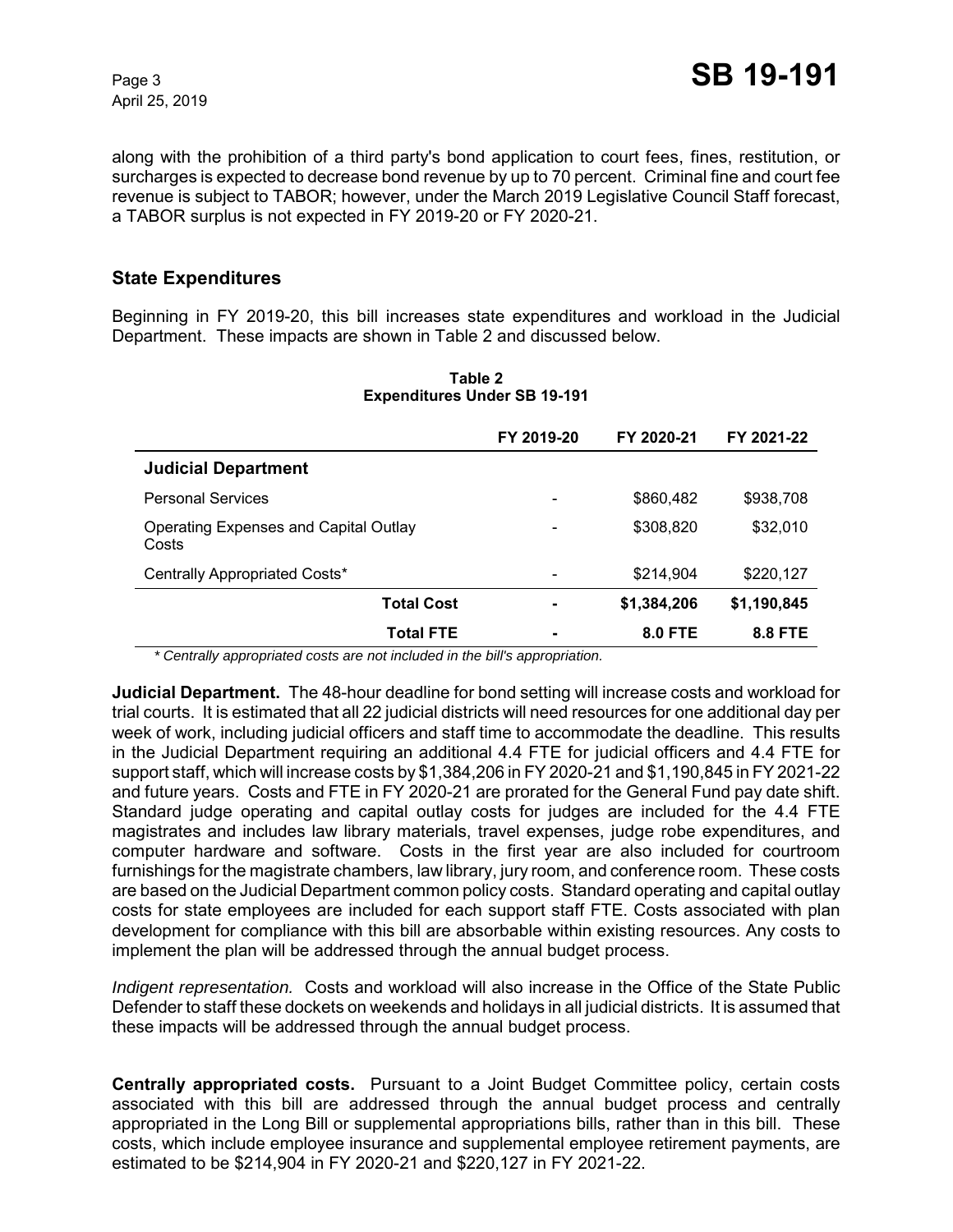## **Local Government**

Overall, this bill is expected to increase local government costs and workload starting in FY 2020-21, as described below. This increase is offset by jail savings. The exact impact to a particular local government will vary by district, depending on current bonding procedures, additional number of days needed for bond hearings, and number of individuals arrested. These impacts have not been estimated.

**District attorneys**. The bill will increase costs and workload for district attorneys. Similar to the state, the 48-hour deadline will require district attorneys staffing these dockets to be available on weekends and holidays in all judicial districts. In addition, workload will increase to collaborate on plans to comply with time frames for court appearances and providing bond information to jails. District attorney offices are funded by counties, with each county in a judicial district contributing based on its population.

**Sheriffs.** The bill will increase costs and workload for sheriffs to ensure the requirement is met that a bond be allowed to be posted within 2 hours of the sheriffs receiving bond information from the court. Further, workload will increase to transport offenders to and from court and to collaborate on plans to comply with time frames for court appearances and providing bond information to jails.

**County Jails.** This bill will lead to a more expedited release of offenders on bond which will decrease county jail costs. The number of offenders that will receive expedited release is unknown; therefore, the impact has not been estimated. Under current law, the state reimburses county jails for housing state inmates. Based on a 2018 Joint Budget Committee Staff county jail survey, the average cost to house an offender in a county jail is \$98.83 per day, but varies significantly from \$43.65 to \$350.21 per day depending on the county. For the current fiscal year, the state reimburses county jails at a daily rate of \$54.93.

**Denver County Court.** The bill may increase costs, and workload for the Denver County Court, managed and funded by the City and County of Denver to meet the requirements under the bill.

## **Departmental Difference**

The Judicial Department estimates that to recoup revenue losses, primarily from restitution for victims, under this bill they would need 2.0 FTE and \$107,323 beginning in FY 2019-20 to increase collection efforts. The fiscal note does not include these costs in the analysis because while revenue will be reduced, there is nothing in the bill that would require the Judicial Department to recoup these losses.

## **Technical Note**

Section 16-4-102(2)(a) does not take effect until July 1, 2020, which includes the planning and reporting that is due on November 1, 2019. The fiscal note assumes that section 16-4-102(2)(a)(I) takes effect on July 1, 2020 and Section 16-4-102(2)(a)(II) takes effect on August 2, 2019.